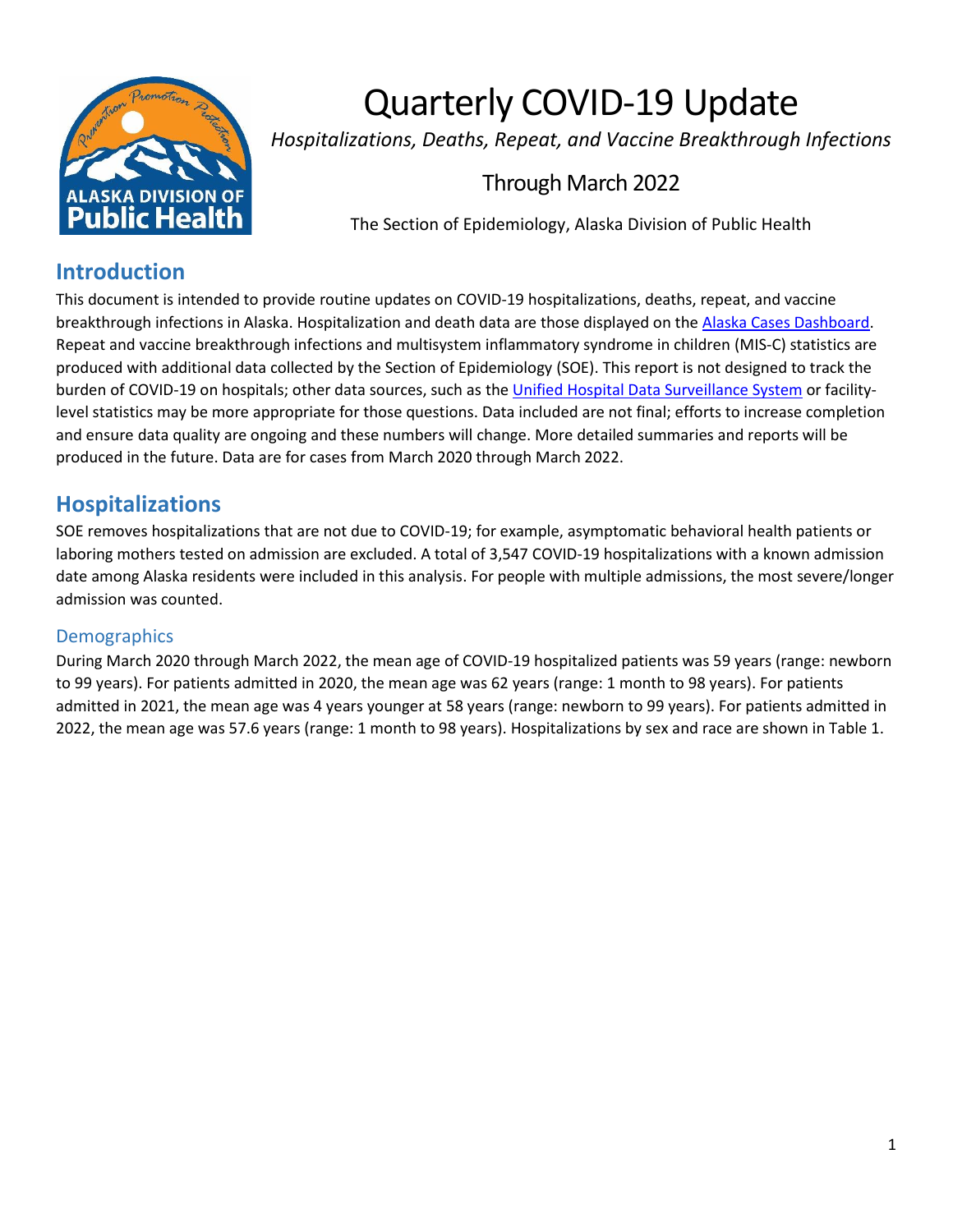|                       | Q1 2022                |       | 2021            |       |              | 2020  | $All**$         |        |
|-----------------------|------------------------|-------|-----------------|-------|--------------|-------|-----------------|--------|
| <b>Characteristic</b> | <b>Count</b><br>$(\%)$ | Rate* | Count<br>$(\%)$ | Rate* | Count<br>(%) | Rate* | Count<br>$(\%)$ | Rate*  |
| <b>Sex</b>            |                        |       |                 |       |              |       |                 |        |
| Female                | 160 (45)               | 42.7  | 951 (45)        | 253.6 | 486 (45)     | 129.6 | 1,502(45)       | 400.5  |
| Male                  | 193 (55)               | 54.5  | 1172 (55)       | 331.2 | 585 (55)     | 165.3 | 1,838 (55)      | 519.4  |
| Race                  |                        |       |                 |       |              |       |                 |        |
| <b>AIAN</b>           | 97(27)                 | 85.8  | 433 (20)        | 383.2 | 300 (28)     | 265.5 | 771 (23)        | 682.2  |
| Asian                 | 14(4)                  | 28.9  | 121(6)          | 250.1 | 99(9)        | 204.6 | 224(7)          | 463.0  |
| <b>Black</b>          | 14(4)                  | 53    | 64(3)           | 242.4 | 37(3)        | 140.1 | 106(3)          | 401.4  |
| <b>NHOPI</b>          | 13(4)                  | 111.1 | 118(6)          | 1008  | 111(10)      | 948.2 | 236(7)          | 2016.1 |
| White                 | 181 (51)               | 38.3  | 1037 (49)       | 219.5 | 343 (32)     | 72.6  | 1,409 (42)      | 298.3  |
| Other                 | 15(4)                  |       | 76 (4)          |       | 46(4)        |       | 144(4)          |        |
| Multiple              | 4(1)                   | 7     | 52(2)           | 91.2  | 48(4)        | 84.2  | 121(4)          | 212.2  |
| Unknown               | 15(4)                  |       | 222(10)         |       | 87(8)        |       | 329 (10)        |        |
| <b>Total</b>          | 353                    | 48.4  | 2123            | 291.3 | 1071         | 146.9 | 3,340           | 458.2  |

**Table 1. Sex and race among COVID-19 hospitalized Alaska residents — March 2020 through March 2022**

*\*Rate is per 100,000 people within each group.*

*\*\*March 2020 to March 2022*

# Length of Stay, Intensive Care, and Mechanical Ventilation

Table 2 describes the amount of time patients stayed in the hospital. This analysis is restricted to 2,390 patients for whom both an admission and discharge date have been entered. Patients who were admitted and discharged on the same day were counted as one day of hospitalization. Similarly, patients who were intubated and extubated on the same day were counted as one day of ventilation.

| Table 2. Duration of COVID-19 hospital stay - March 2020 through March 2022 |  |
|-----------------------------------------------------------------------------|--|
|-----------------------------------------------------------------------------|--|

|                       |        | 2020     |               | 2021 |          |                |       | Q1 2022  |               |  |
|-----------------------|--------|----------|---------------|------|----------|----------------|-------|----------|---------------|--|
|                       | N      | Mean     | Range         | N    | Mean     | Range          | N     | Mean     | Range         |  |
| All hospitalizations  | 985    | 9.6 days | $1 - 124$     | 1453 | 8.9 days | $1 - 154$ days | 172   | 7.6 days | $1 - 57$ days |  |
|                       |        |          | days          |      |          |                |       |          |               |  |
| Non-ICU patients      | 600    | 7 days   | $1 - 124$     | 705  | 6.8 days | $1-128$ days   | 68    | 5.8 days | $1 - 21$ days |  |
|                       |        |          | days          |      |          |                |       |          |               |  |
| ICU patient (total    | 295    | 14.9     | $1 - 75$ days | 350  | 12.4     | $1 - 53$ days  | 34    | 8.9 days | $1-46$ days   |  |
| duration of hospital  |        | days     |               |      | days     |                |       |          |               |  |
| stay)                 |        |          |               |      |          |                |       |          |               |  |
| ICU patient (duration | $254*$ | 9.7 days | $1 - 75$ days | 281* | 8.5 days | $1 - 50$ days  | $30*$ | 6.5 days | $1 - 24$ days |  |
| of ICU stay)          |        |          |               |      |          |                |       |          |               |  |
| Ventilator days       | 110    | 10.3     | $1-44$ days   | 124  | 9.6 days | $1-41$ days    | 5     | 7.6      | $1-17$ days   |  |
|                       |        | days     |               |      |          |                |       |          |               |  |

*\*Duration of ICU stay was not available at the time of this report for some patients who were known to have been in the ICU at some point during their hospital stay.*

## Multisystem inflammatory syndrome in children

Twenty-three children hospitalized with multisystem inflammatory syndrome in children (MIS-C) have been reported to the Alaska Section of Epidemiology since the beginning of the pandemic. MIS-C is [defined](https://www.cdc.gov/mis/mis-c/hcp/index.html) by fever, laboratory evidence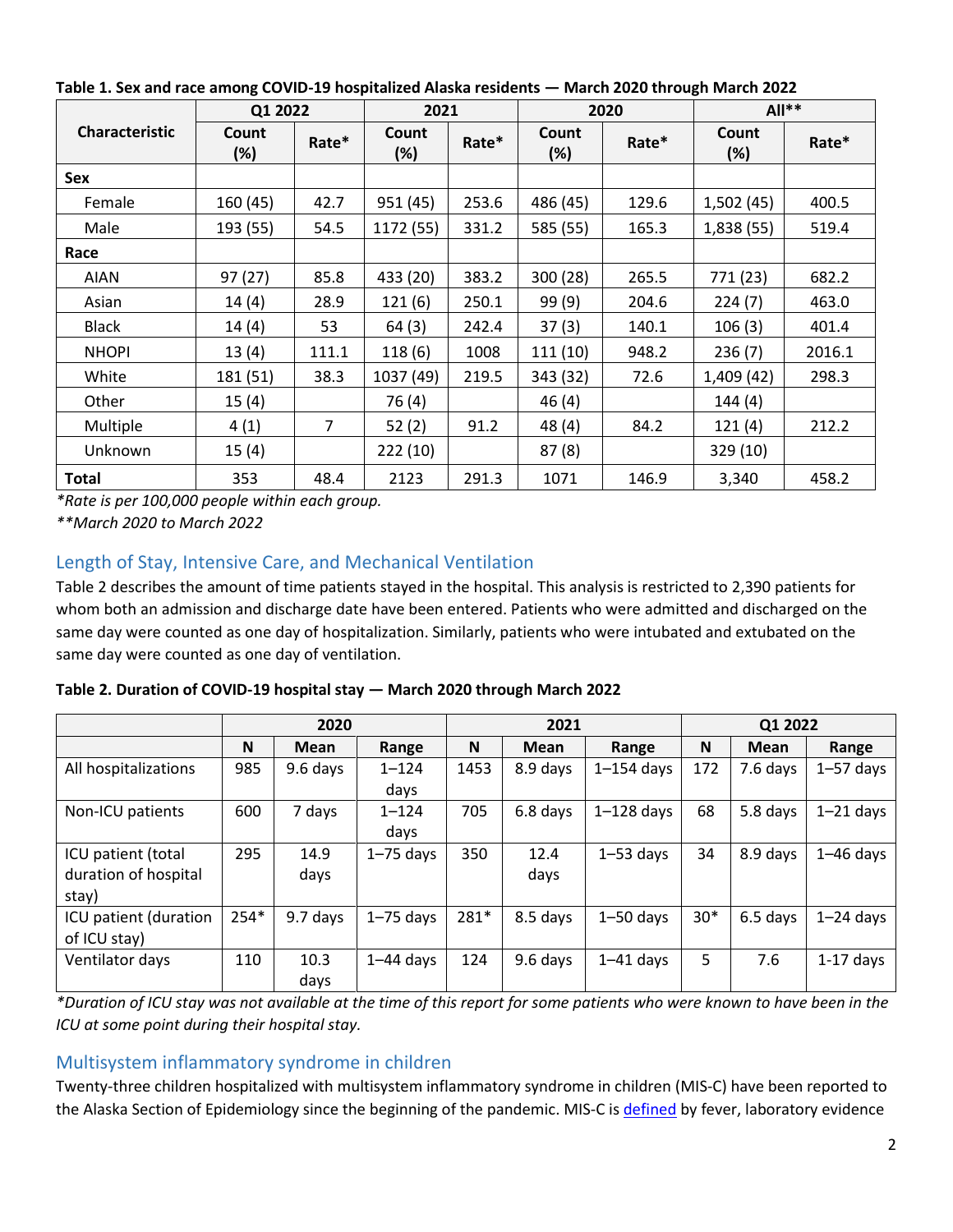of inflammation, and evidence of clinically severe illness requiring hospitalization with multisystem organ involvement. The definition requires that the patient is <21 years of age with current or recent SARS-CoV-2 infection or exposure to a suspected or confirmed COVID-19 case within the 4 weeks prior to the onset of symptoms and no alternative plausible diagnoses.

Eight of the 23 children met the MIS-C case definition because of a positive antibody test, so they are not included in the above description of SARS-CoV-2 positive hospitalized patients; the other 15 were included in analysis of that patient population provided above because they had a positive COVID diagnostic test (e.g., PCR or antigen). Thirteen of the 23 children were male. Eleven were aged 0–4 years at the time of admission, six were aged 5–10 years, and six were aged 11–20 years. Five children had a pre-existing condition. All children were admitted to the hospital, and 13 were admitted to an intensive care unit. None of the children have died.

# **Deaths**

# **Methods**

Deaths are counted as COVID-19-related in accordance with national standards and reflect the recorded date of death. This process includes auditing death certificates to verify that COVID-19 was included as a primary or contributory cause of death, medical records review, or provider determination that the cause of death was COVID-19 based on laboratory testing and a consistent clinical presentation (e.g., respiratory signs and symptoms, fever or chills, and fatigue). Rates were calculated using Alaska Department of Labor and Workforce Development population estimates and are listed per 100,000 population. Death statistics are calculated for quarter 1 of 2022, annually for 2020 and 2021, and cumulatively since the beginning of the pandemic. Cases are attributed geographically to their permanent residence, which may or may not correlate to location of exposure, illness, or death. Cases are attributed to report date and deaths to date of death. All data are preliminary, subject to change, and were congruent with public state data displays as of April 26, 2022.

# Results

From January 1, 2020 – March 31, 2022, Alaska recorded 1,217 COVID-19-related deaths for a statewide death cumulative incidence of 167 per 100,000 persons. For this same period, the US death cumulative incidence was 295 per 100,000 persons, which was approximately 1.77-times higher than the Alaska death rate.



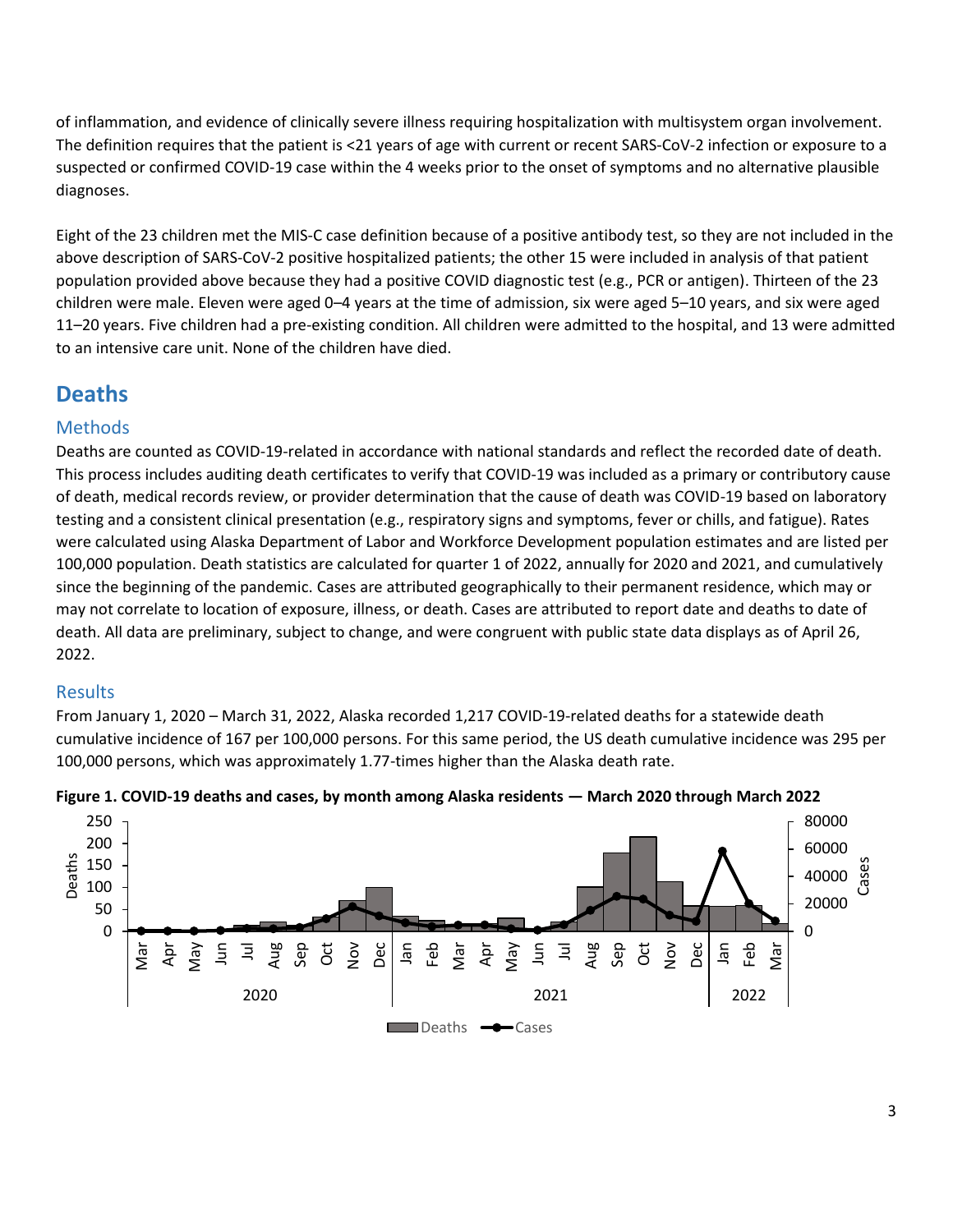*Note: Data are shown beginning in March 2020, which was the first month in which there was a death in an Alaska resident that was attributed to COVID-19.*

## Demographic characteristics

#### **Table 3. Sex of Alaska residents with a COVID-19-related death — March 2020 through March 2022**

|            | Q1 2022 |       | 2021   |       |        | 2020  | $All**$ |       |
|------------|---------|-------|--------|-------|--------|-------|---------|-------|
| <b>Sex</b> | Count   | Rate* | Count  | Rate* | Count  | Rate* | Count   | Rate* |
|            | $(\%)$  |       | $(\%)$ |       | (%)    |       | $(\%)$  |       |
| Female     | 58      | 16.4  | 316    | 89.3  | 109    | 30.8  | 483     | 136.5 |
|            | (43.3)  |       | (38.6) |       | (41.3) |       | (39.7)  |       |
| Male       | 76      | 20.3  | 503    | 134.1 | 155    | 41.3  | 734     | 195.7 |
|            | (56.7)  |       | (61.4) |       | (58.7) |       | (60.3)  |       |
| AK total   | 134     | 18.4  | 819    | 112.4 | 264    | 36.2  | 1217    | 167.0 |

*\*Rate is per 100,000 people within each group*

*\*\*March 2020 to March 31, 2022*

#### **Table 4. Age of Alaska residents with a COVID-19-related death — March 2020 through March 2022**

|                     | Q1 2022   |       | 2021         |        | 2020         |           |            | $All**$ |
|---------------------|-----------|-------|--------------|--------|--------------|-----------|------------|---------|
|                     |           | Rate* | Count $(\%)$ | Rate*  | Count        | Rate*     | Count      | Rate*   |
| <b>Age in Years</b> | Count (%) |       |              |        | $(\%)$       |           | $(\%)$     |         |
| $\leq 19$           | 0(0)      | ΝA    | 2(0.2)       | 1.0    | 0(0)         | <b>NA</b> | 2(0.2)     | 1.0     |
| $20 - 29$           | 2(1.5)    | 2.0   | 15(1.8)      | 15.2   | 3(1.1)       | 3.0       | 20(1.6)    | 20.3    |
| $30 - 39$           | 1(0.7)    | 0.9   | 34(4.2)      | 30.4   | 6(2.3)       | 5.4       | 41(3.4)    | 36.7    |
| $40 - 49$           | 5(3.7)    | 5.8   | 62(7.6)      | 72.2   | 11(4.2)      | 12.8      | 78 (6.4)   | 90.9    |
| $50 - 59$           | 14(10.4)  | 15.4  | 125 (15.3)   | 137.8  | 17(6.4)      | 18.7      | 156 (12.8) | 172.0   |
| $60 - 69$           | 33 (24.6) | 38.7  | 201 (24.5)   | 235.8  | 50<br>(18.9) | 58.6      | 284 (23.3) | 333.1   |
|                     |           |       |              |        | 85           |           |            |         |
| $70 - 79$           | 41 (30.6) | 98.8  | 199 (24.3)   | 479.4  | (32.2)       | 204.8     | 325 (26.7) | 783.0   |
|                     |           |       |              |        | 92           |           |            |         |
| $80 +$              | 38 (28.4) | 247.9 | 181 (22.1)   | 1180.6 | (34.8)       | 600.1     | 311 (25.6) | 2028.6  |
| AK total            | 134       | 18.4  | 819          | 112.4  | 264          | 36.2      | 1217       | 167.0   |

*\*Rate is per 100,000 people within each group*

*\*\*March 2020 to March 31, 2022*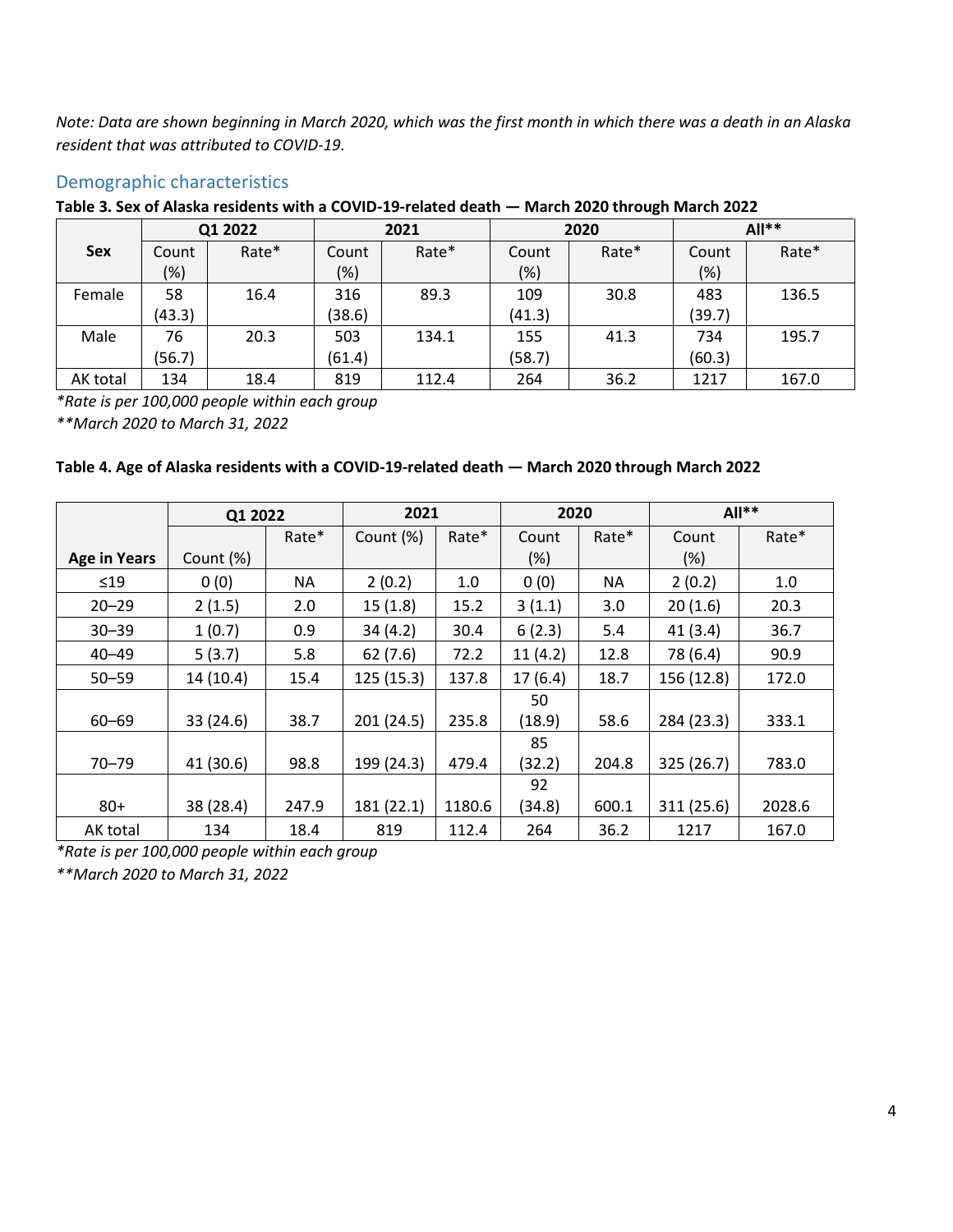|                        |           | Q1 2022 |            | 2021  | 2020       |       | $All**$    |           |
|------------------------|-----------|---------|------------|-------|------------|-------|------------|-----------|
|                        | Count     | Rate*   |            | Rate* |            | Rate* | Count      | Rate*     |
| Race/Ethnicity         | $(\%)$    |         | Count (%)  |       | Count (%)  |       | (%)        |           |
| <b>AIAN</b>            | 31(23.1)  | 27.4    | 193 (23.6) | 170.8 | 95 (36.0)  | 84.0  | 319 (26.2) | 282.3     |
| Asian                  | 4(3.0)    | 8.3     | 54 (6.6)   | 111.6 | 28(10.6)   | 57.9  | 86(7.1)    | 177.8     |
| <b>Black</b>           | 4(3.0)    | 15.2    | 18(2.2)    | 68.2  | 9(3.4)     | 34.1  | 31(2.5)    | 117.4     |
| <b>NHOPI</b>           | 4(3.0)    | 34.2    | 39(4.8)    | 333.2 | 15(5.7)    | 128.1 | 58 (4.8)   | 495.5     |
| White                  | 87 (64.9) | 18.4    | 477 (58.2) | 101.0 | 111 (42.0) | 23.5  | 675 (55.5) | 142.9     |
| Multiple races         | 2(1.5)    | 3.5     | 22(2.7)    | 38.6  | 5(1.9)     | 8.8   | 29(2.4)    | 50.9      |
| Race other/unknown     | 2(1.5)    | NA.     | 16(2.0)    | NA.   | 1(0.4)     | NA.   | 19(1.6)    | <b>NA</b> |
| Hispanic (of any race) | 4(3.0)    | NA.     | 22(2.7)    | 41.4  | 11(4.1)    | 20.7  | 37(3.0)    | 70.0      |
| Ethnicity unknown      | 2(1.5)    | NA.     | 1(0.4)     | NA.   | 1(0.4)     | NA.   | 4(0.3)     | NA        |
| AK total               | 134       | 18.4    | 819        | 112.4 | 264        | 36.2  | 1217       | 167.0     |

**Table 5. Race of Alaska residents with a COVID-19-related death — March 2020 through March 2022**

*n/a = not available*

*\*Rate is per 100,000 people within each group \*\*March 2020 to March 31, 2022*

# **Excess All-Cause Mortality**

Excess mortality is the difference between the total number of deaths (from all causes, not specifically COVID-19) that occurred during a given period of time (e.g., one month) and the number of deaths expected during that period based on historical trends (from 2010 through 2019 in this model). Excess mortality is not affected by diagnostic practices or how death certificates are coded.

Figure 2 shows in magenta the total monthly number of deaths among Alaska residents from January 2018 through February 2022. The blue line shows the number of deaths that would be expected based on pre-pandemic observed trends over the decade 2010 through 2019. The grey shaded bands around the predicted monthly deaths correspond to 95% confidence intervals used to describe the level of uncertainty surrounding predicted monthly death counts. Importantly, all 2021 and 2022 data are preliminary and subject to change. Most deaths are registered within 3 weeks of the date of death, but a smaller number are not registered until later, which would lead to underestimating the number of deaths in the most recent months. Monthly all-cause mortality is shown only through February 2022.

Trends in excess mortality in Alaska reflect the course of the COVID-19 pandemic. All-cause excess mortality was elevated from July 2020 through January 2021, which corresponds to the initial large wave of COVID-19 in Alaska. Pronounced increases in excess mortality occurred during the Delta wave from July through December 2021 with a cumulative excess mortality count of 1,155 deaths. This equates to 47% more deaths than expected for this time period. In January and Feburary 2022 when the Omicron variant was dominant, the number observed deaths was still more that predicted, though the magnitude of excess mortality was not as marked as was observed during the Delta wave. These estimates are preliminary and different estimation approaches may yield somewhat different results.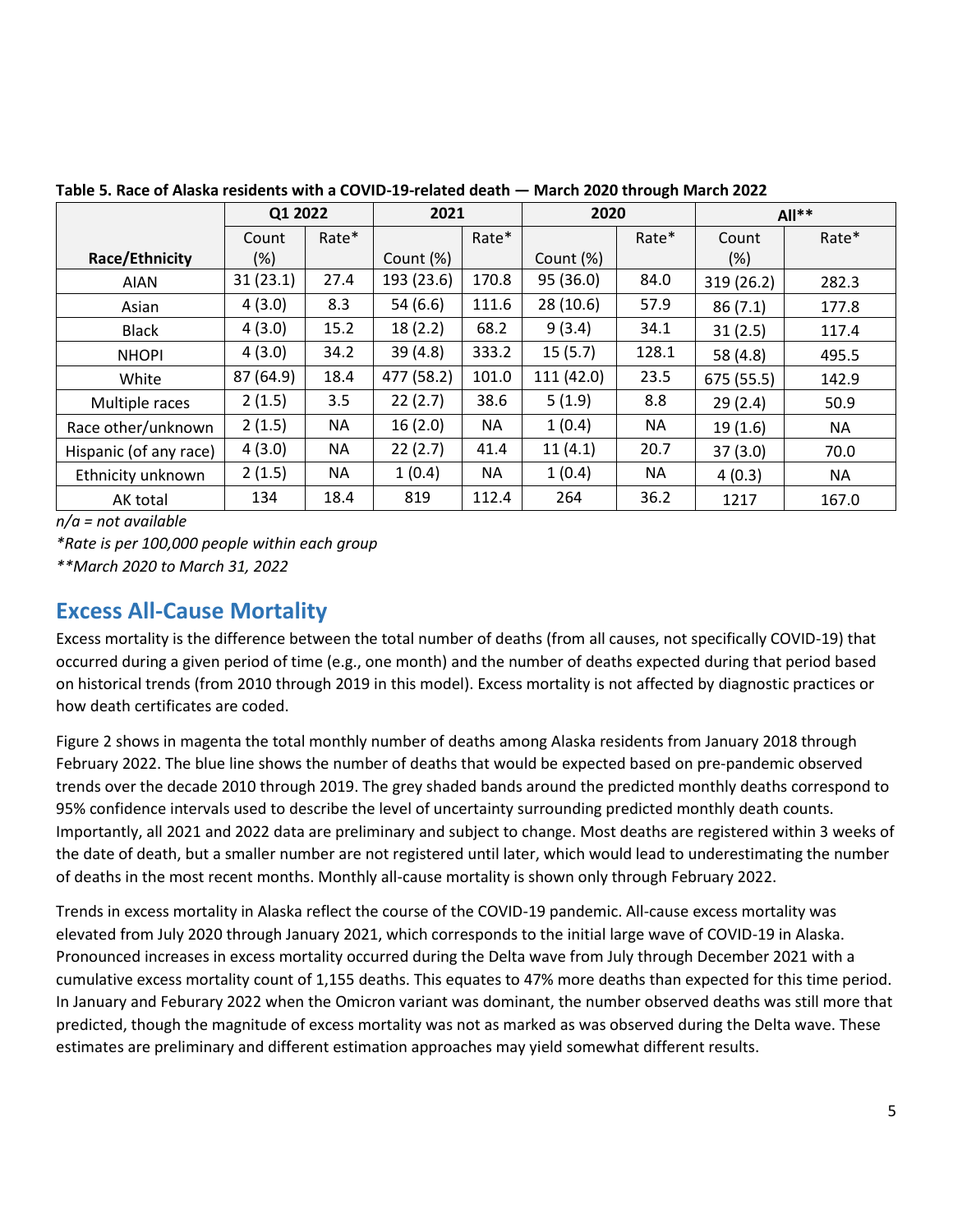

#### **Figure 2. Statewide observed and predicted monthly mortality, Alaska**

Statewide observed monthly mortality and predicted with 95% Confidence band, Alaska

# **Vaccine Breakthrough Infections and Repeat Infections**

#### Key Points

- COVID-19 vaccines continue to provide strong protection against hospitalization and death during the Omicron era.
- Most COVID-19 hospitalizations in Alaska might have been prevented by vaccination.
- COVID-19 cases have become more common among fully vaccinated persons than they were in the initial months after vaccine roll-out. Evidence from SARS-CoV-2 testing in schools shows that people who are up to date on COVID-19 vaccinate are less likely to have COVID-19 than people who are not.
- People who are up to date on COVID-19 vaccination (i.e., have received a booster dose if eligible) are better protected than people who are fully vaccinated but are overdue for a booster.
- Prior infection confers partial protection against COVID-19, but this protection has weakened during the Omicron era. Vaccination provides additional protection in those who have been infected and is recommended regardless of history of prior infection.

#### Introduction

COVID-19 vaccines were first administered in Alaska in mid-December 2020. In March 2021, all persons who lived or worked in Alaska and were aged ≥16 years became eligible for vaccination. After the Pfizer/BioNTech vaccine was authorized for persons aged ≥12 years, eligibility was expanded accordingly in May 2021 to anyone aged ≥12 years. In November, vaccination was authorized for persons aged 5 through 11 years. In late September, CDC recommended a booster dose for certain persons who received the Pfizer/BioNTech primary series. The following month, booster doses were recommended for persons who received the Moderna or Johnson & Johnson/Janssen primary series.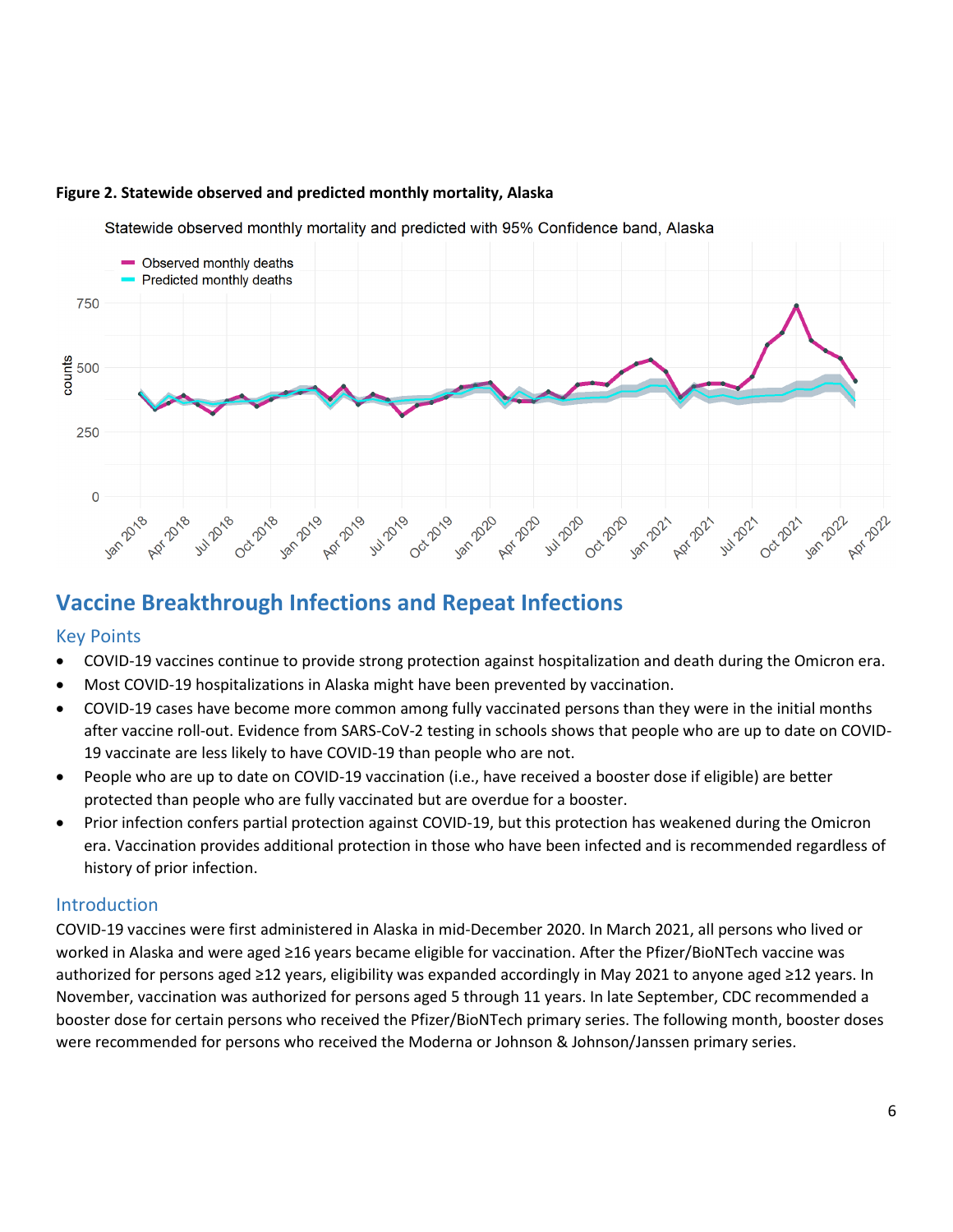Randomized clinical trials showed that COVID-19 vaccines provide strong protection against symptomatic COVID-19. Subsequent observational studies have confirmed this finding in numerous real-world settings and have further demonstrated that COVID-19 vaccines reduce the risk of infection with SARS-CoV-2 and greatly reduce the risk of COVID-19 hospitalizations and deaths.<sup>1</sup> However, waning immunity decreases vaccine effectiveness (particularly against SARS-CoV-2 infection and mild COVID-19 disease) over time, thus necessitating booster dosing.<sup>2</sup>

While reinfections with SARS-CoV-2 are known to occur, they can be difficult to diagnose due to a lack of a widely accepted definition. Observational studies have found that prior infection with SARS-CoV-2 confers substantial partial protection against reinfection with Delta and prior circulating variants for at least 6 months.<sup>3</sup> The extent to which prior infection confers protection against infection with the Omicron variant is still being investigated. There is evidence that even in persons with a history of SARS-CoV-2 infection, vaccination provides an added layer of protection.<sup>4</sup>

By late December 2021, the Omicron variant replaced the Delta variant as the dominant circulating SARS-CoV-2 lineage in Alaska. Estimates from the first quarter of 2022 represent outcomes resulting primarily from Omicron cases.

# **Methods**

A vaccine recipient is considered fully vaccinated 14 days after receiving the second dose in a two-dose series (e.g., Pfizer/BioNTech or Moderna) or a single dose in a one-dose series (e.g., Johnson & Johnson/Janssen). Cases of COVID-19 that occur in fully vaccinated persons are classified as "vaccine breakthrough" (VB) cases.

Recommendations regarding additional and booster doses have changed at multiple time points since mid-2021, varying based on age, manufacturer of primary series, and time since completion of primary series. To facilitate comparisons over time, we apply to all time points booster recommendations as they currently exist: persons aged 12 years and older should receive a booster dose 5 months (150 days) after completion of the primary series of an mRNA vaccine and persons who received the Johnson & Johnson/Janssen primary vaccination should receive a booster dose (preferably of an mRNA vaccine) 2 months (60 days) later. A person is considered up to date if they are fully vaccinated and have either received a booster dose or if they are not yet eligible for a booster dose. (Second booster doses for persons aged 50 years and older and for certain immunocompromised persons were authorized at the end of March and are not analyzed in this report.)

All case and hospitalizations data were obtained from the Section of Epidemiology's case-based surveillance system. Hospitalization and death data were identified as described above. This analysis is limited to data on Alaska residents; vaccination status of non-residents diagnosed in Alaska cannot be consistently ascertained. All data and analyses are preliminary and subject to change.

Cases, hospitalizations, and deaths were attributed to date of specimen collection in all analyses. This date was used because it corresponds most closely to the definition of vaccine breakthrough. For example, if a person tested positive 12 days after completing the vaccination series, that would not be counted as a vaccine breakthrough case and, consequently, neither would a subsequent hospitalization due to COVID-19, even if the hospitalization itself occurred 14 or more days after series completion. Hospitalizations and deaths are included in this analysis if the corresponding specimen collection date was on or before March 31, 2022, and the hospitalization or death was documented by the Section of Epidemiology by May 13, 2022.

VacTrAK data were linked to COVID-19 case records to determine vaccination status of cases and to estimate the amount of person-time at risk stratified by primary series vaccination status (including vaccine manufacturer and time since completion of primary vaccine series), vaccine booster status (whether person was eligibility for a booster and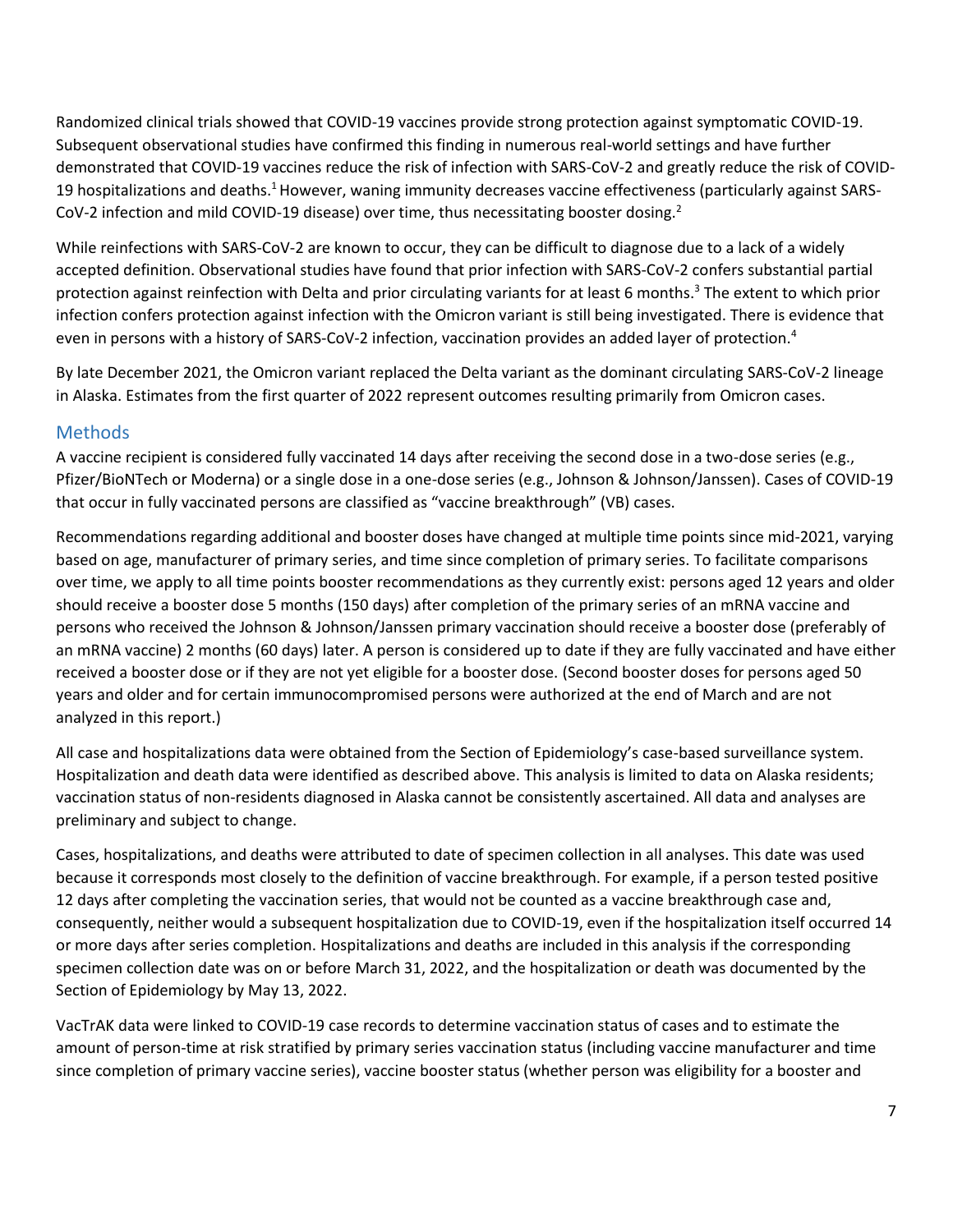booster manufacturer among those who had received a booster dose), history of prior SARS-CoV-2 infection (including time since most recent prior infection), geographic region of residence (11 behavioral health regions), calendar day, and age group (0–4, 5–9, 10–11, 12–14, 15–19, … 85–89, and ≥90 years). One limitation of the VacTrAK dataset is that it does not include vaccines administered by the Department of Defense or the Department of Veterans Affairs or doses Alaska residents may have received outside Alaska. Reports from case investigators on the vaccination status of COVID-19 cases were used to supplement VacTrAK data. The number of persons in each demographic group with no documented history of either SARS-CoV-2 infection or COVID-19 vaccination was inferred by subtracting the number of persons with a history of vaccination and/or infection from 2020 Alaska Department of Labor and Workforce Development population estimates.

COVID-19 cases are classified as reinfections if positive specimen collection occurred ≥90 days after the specimen collection date of the prior case. Very rarely, the Section of Epidemiology may revise a classification based on health care provider input. For this analysis, all person-time <90 days from a case's first specimen collection date was excluded because per the surveillance definition of reinfection used here, reinfections occur at least 90 days after a prior infection. (One patient with a positive test result 89 days after a prior positive test who subsequently died from COVID-19 was counted for the purpose of this analysis at day 90 and included as a reinfection. Note that surveillance definitions may differ from clinical judgements; persons who develop symptoms compatible with COVID-19 within 90 days of a prior infection are advised to consult with a health care provider.)

Age-standardized COVID-19 case rates and hospitalization rates were calculated by direct standardization to the Alaska resident population aged 5 years and older using the age categories as above, except the 5–9, 10–11, 12–14, and 15–19 year age categories were combined.<sup>5</sup> Ninety-five percent confidence intervals were calculated using gamma distributions.<sup>6</sup>

Adjusted incidence rate ratios were calculated using the Mantel-Haenszel method.<sup>7</sup> Estimates were adjusted for age group, region, and calendar day.

## Results

#### Vaccine breakthrough cases over time

Through the end of March 2022, a total of 71,743 vaccine breakthrough COVID-19 cases were documented among Alaska residents (Table 6). An additional 8,178 cases occurred among Alaska residents who were partially vaccinated. The proportion of cases occurring in fully vaccinated persons has continued to increase and in March was greater than the proportion of the population fully vaccinated. Vaccine effectiveness cannot be readily inferred from the proportion of cases in vaccinated persons. Many factors in addition to vaccine effectiveness may affect this proportion, including differential likelihood of seeking testing by vaccination status and the extent to which transmission is disproportionately occurring in places in Alaska with higher or lower vaccination coverage.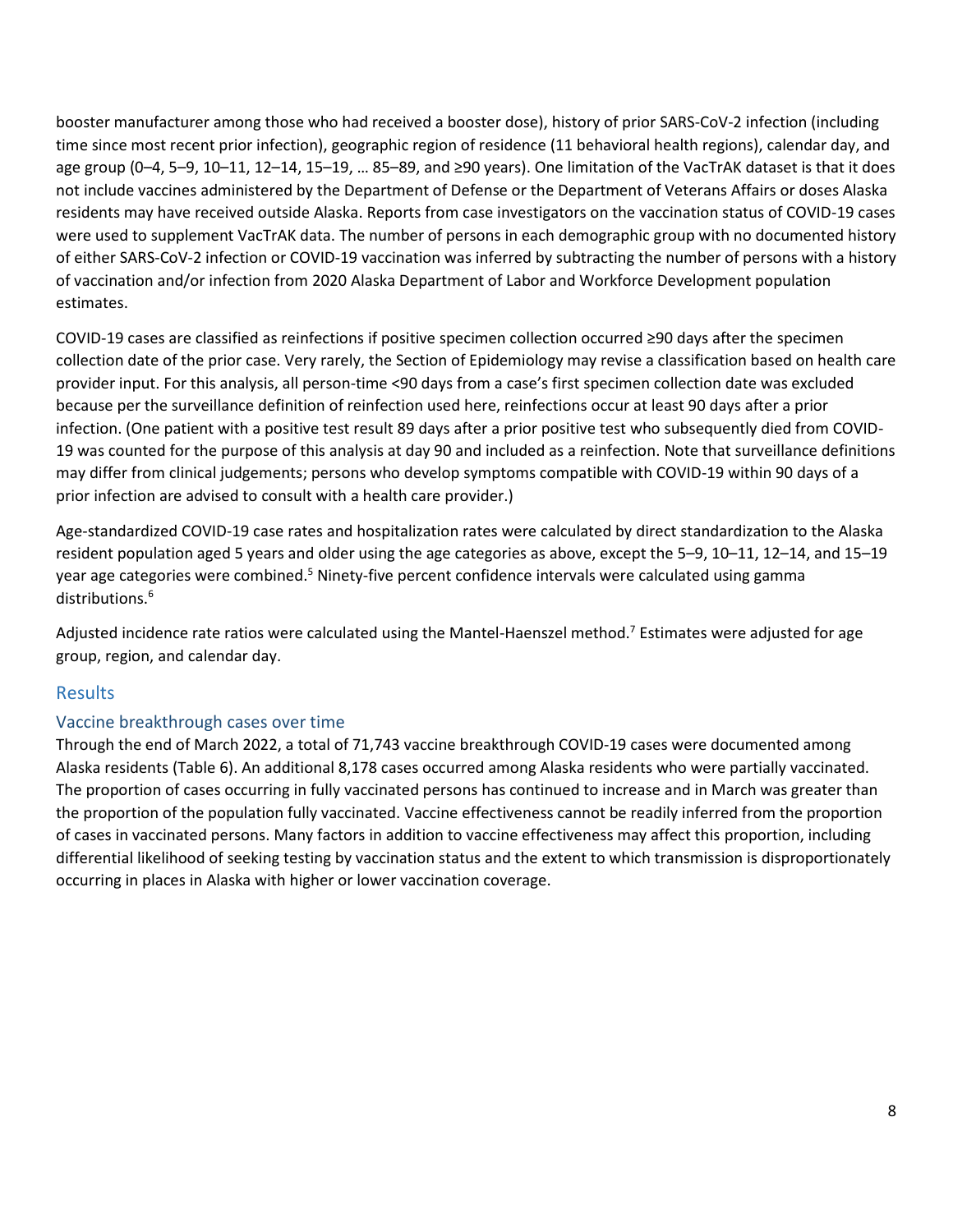|                           |                    | VB cases (% of total | Proportion of AK residents aged ≥5 |
|---------------------------|--------------------|----------------------|------------------------------------|
| <b>Month</b>              | <b>Total cases</b> | monthly cases)       | years who were fully vaccinated*   |
| January 2021 <sup>+</sup> | 2,170              | 2(0.1)               | 1.1                                |
| February 2021             | 3,254              | 46(1.4)              | 5.5                                |
| <b>March 2021</b>         | 4,380              | 119(2.7)             | 17                                 |
| April 2021                | 4,454              | 209(4.7)             | 28.6                               |
| May 2021                  | 1,717              | 137 (8.0)            | 39.1                               |
| June 2021                 | 882                | 182 (20.6)           | 43.4                               |
| <b>July 2021</b>          | 4,613              | 1,260 (27.3)         | 46.7                               |
| August 2021               | 14,646             | 4,392 (30.0)         | 48.3                               |
| September 2021            | 22,980             | 7,041 (30.6)         | 50.3                               |
| October 2021              | 21,090             | 7,078 (33.6)         | 52.4                               |
| November 2021             | 10,571             | 3,786 (35.8)         | 54.1                               |
| December 2021             | 7,832              | 3,724(47.5)          | 55.9                               |
| January 2022              | 58,604             | 30,889 (52.7)        | 57.6                               |
| February 2022             | 15,857             | 8,883 (56.0)         | 58.5                               |
| March 2022                | 6,193              | 3,995 (64.5)         | 59.1                               |

**Table 6. Reported COVID-19 vaccine breakthrough cases, by month of specimen collection among Alaska residents aged ≥5 years — January 16, 2021, through March 31, 2022**

*\*Mean daily estimated percentage of Alaska residents aged ≥5 years who were fully vaccinated. ± January 2021 data are from the period January 16, 2021, through January 31, 2021. January 16, 2021 was the first date that any Alaska residents were fully vaccinated.*

#### Test-negative analysis of SARS-CoV-2 testing among symptomatic persons at schools

A test-negative case-control analysis is a widely used approach to assessing vaccine effectiveness that can overcome some of the limitations that arise when comparing the proportion of cases that are vaccinated to population-wide vaccination coverage levels.<sup>8</sup> This analysis only includes people who share a reason for getting tested (e.g., they have symptoms). The vaccination coverage among those who test positive ("cases") is compared to the vaccination coverage in those who test negative ("controls"). The more effective the vaccine, the more cases are disproportionately likely to occur among unvaccinated people, and people who test negative are disproportionately likely to be vaccinated.

Certain schools/school districts in Alaska that perform SARS-CoV-2 testing report the symptom onset date of persons being tested. It is therefore possible to focus analyses specifically on symptomatic persons tested in school settings. Among persons tested and with symptom onset during the first quarter of 2022, 26% of those who tested positive were up to date on vaccination, whereas 41% of those who tested negative were up to date (Table 7). In an analysis adjusted for age and calendar day, people who were up to date were 61% (95% CI: 44%-72%) less likely to test positive than those who were unvaccinated. The results were similar for students and staff in adjusted analyses restricted by age. Among the 583 persons in the analysis <20 years old, those who were up to date were 62% less likely to test positive than those who were unvaccinated, whereas the 354 persons ≥20 years old were 63% less likely to test positive than those who were unvaccinated.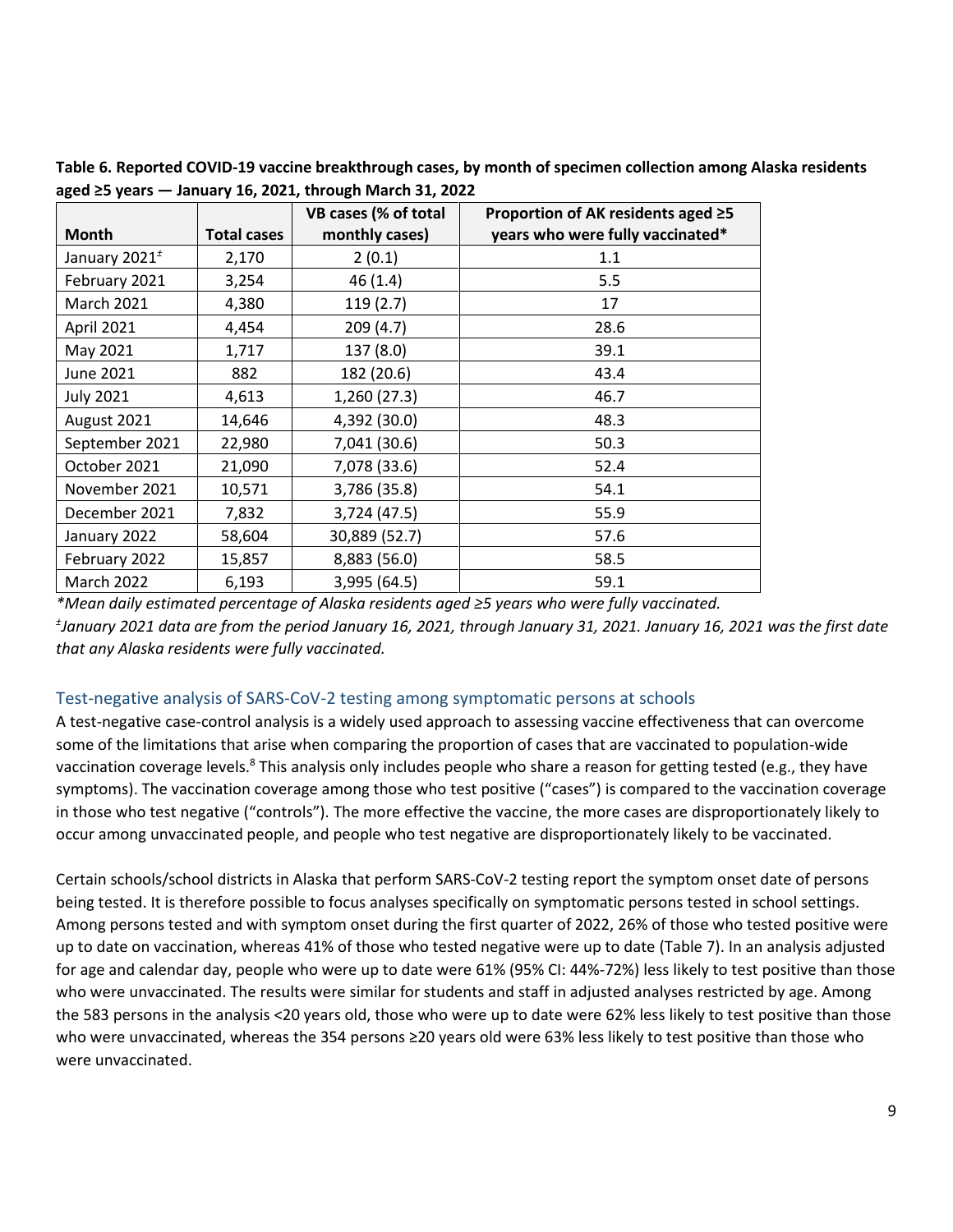|                                     | Case (test positive) |       | Control (test negative) |       | Adjusted odds ratio (95% CI) |  |
|-------------------------------------|----------------------|-------|-------------------------|-------|------------------------------|--|
| Unvaccinated                        | 191                  | 44.5% | 172                     | 33.9% | 1 (reference group)          |  |
| Fully vaccinated but not up to date | 102                  | 23.8% | 109                     | 21.5% | $0.70(0.49 - 1.00)$          |  |
| Partially vaccinated                | 25                   | 5.8%  | 29                      | 5.7%  | $0.72(0.40 - 1.28)$          |  |
| Up to date                          | 111                  | 25.9% | 198                     | 39%   | $0.39(0.28 - 0.56)$          |  |

**Table 7. Vaccination status of persons aged 5 and older who were tested at schools in Alaska with known symptom onset date and specimen collection date — January through March 2022**

#### Vaccine breakthrough hospitalizations over time

Among vaccine breakthrough cases with specimen collection date on or prior to March 31, 2022, 538 hospitalizations due to COVID-19 were documented (Table 8). An additional 107 hospitalizations occurred among partially vaccinated Alaska residents.

While vaccine effectiveness has declined since the Omicron variant became dominant, persons up to date on COVID-19 vaccination continued to be much less likely to be hospitalized due to COVID-19 than persons who were unvaccinated (Figure 3). Based on COVID-19 cases with specimen collection dates in January through March 2022 and adjusted for age, region, and calendar day, unvaccinated persons aged ≥5 years were hospitalized due to COVID-19 at 7.3 times the rate of up-to-date persons (95% CI: 5.5–9.6) and 3.1 times the rate of persons who were fully vaccinated but not up to date (95% CI: 2.5–4.0). Persons who were fully vaccinated but not up to date were hospitalized at 2.5 times the rate of up-to-date persons (95% CI: 1.9–3.4).

#### **Table 8. Reported hospitalizations due to COVID-19 vaccine breakthrough infections, by month of specimen collection among Alaska residents aged ≥5 years — January 16, 2021, through March 31, 2022**

|                          | <b>Total</b>     | <b>VB hospitalizations (% of</b><br>total monthly |
|--------------------------|------------------|---------------------------------------------------|
| <b>Month</b>             | hospitalizations | hospitalizations)                                 |
| January 2021-March 2021* | 206              | 3(1.5)                                            |
| April 2021               | 128              | 7(5.5)                                            |
| May 2021                 | 66               | 3(4.5)                                            |
| June 2021                | 42               | 5(11.9)                                           |
| <b>July 2021</b>         | 176              | 35 (19.9)                                         |
| August 2021              | 345              | 67 (19.4)                                         |
| September 2021           | 472              | 86 (18.2)                                         |
| October 2021             | 377              | 85 (22.5)                                         |
| November 2021            | 202              | 52 (25.7)                                         |
| December 2021            | 121              | 25(20.7)                                          |
| January 2022             | 226              | 100 (44.2)                                        |
| February 2022            | 109              | 47 (43.1)                                         |
| <b>March 2022</b>        | 35               | 18 (51.4)                                         |

*\*Data are from January 16, 2021, onwards. January, February, and March 2021 data have been aggregated to protect patient privacy.*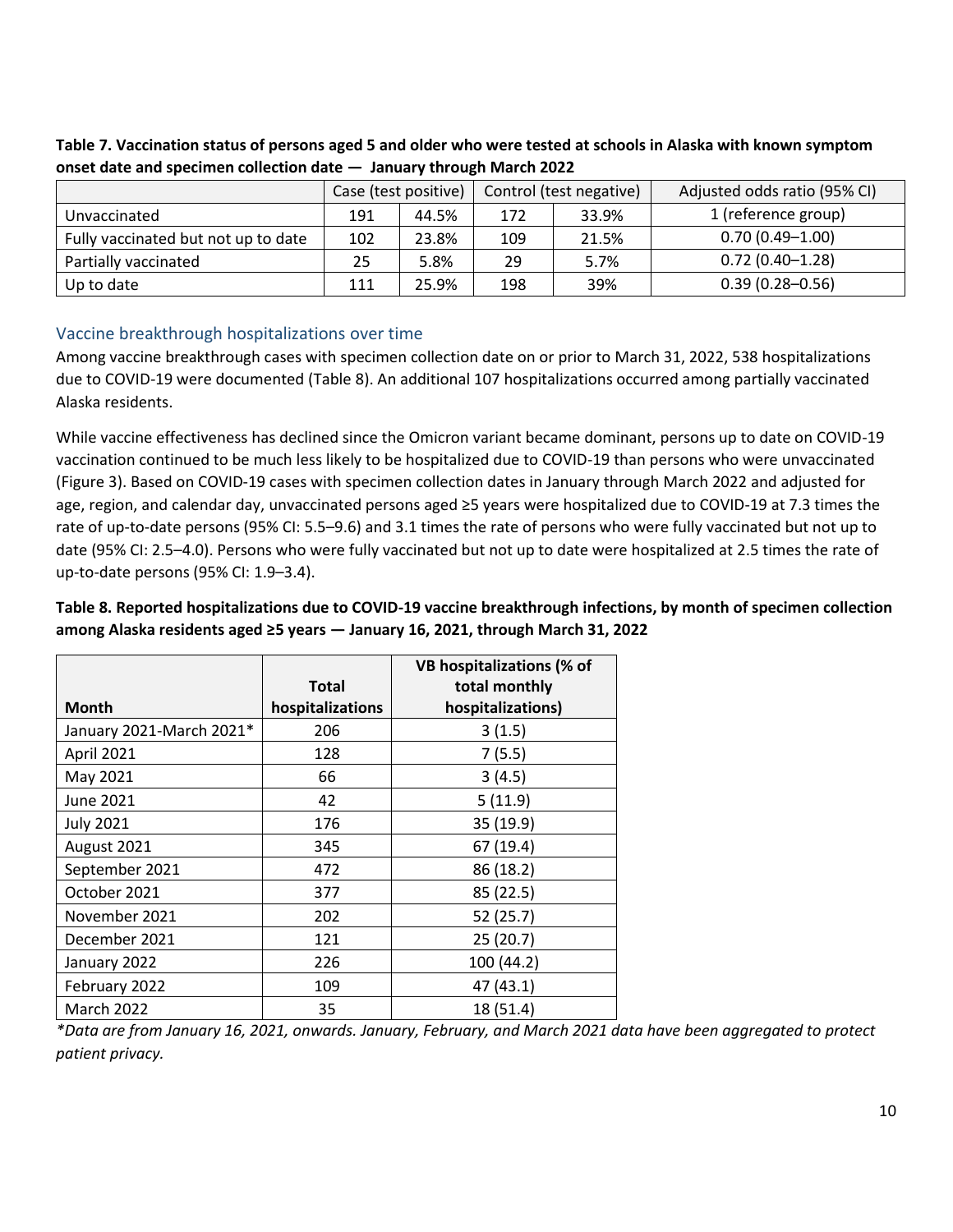**Figure 3. Age-adjusted incidence of hospitalization due to COVID-19 among Alaska residents aged ≥5 years by vaccination status, stratified by month of first positive specimen collected from August 2021–March 2022** 



*\*\*Especially when rates are very low, the estimates of fold-differences between rates may be imprecise. Fold-differences are not calculated if one of the rates is based on <6 cases.*

## Vaccine breakthrough cases and hospitalizations, by age

Vaccine breakthrough cases occurred during quarter 1 of 2022 among Alaskans of all vaccine-eligible age-groups (Table 9). The proportion of cases who were up to date with COVID-19 vaccination generally increased with age, which primarily reflects higher vaccination coverage at higher ages. As discussed above, it is difficult to infer vaccine effectiveness from comparing the proportion of cases by vaccination status to the population vaccine coverage estimates.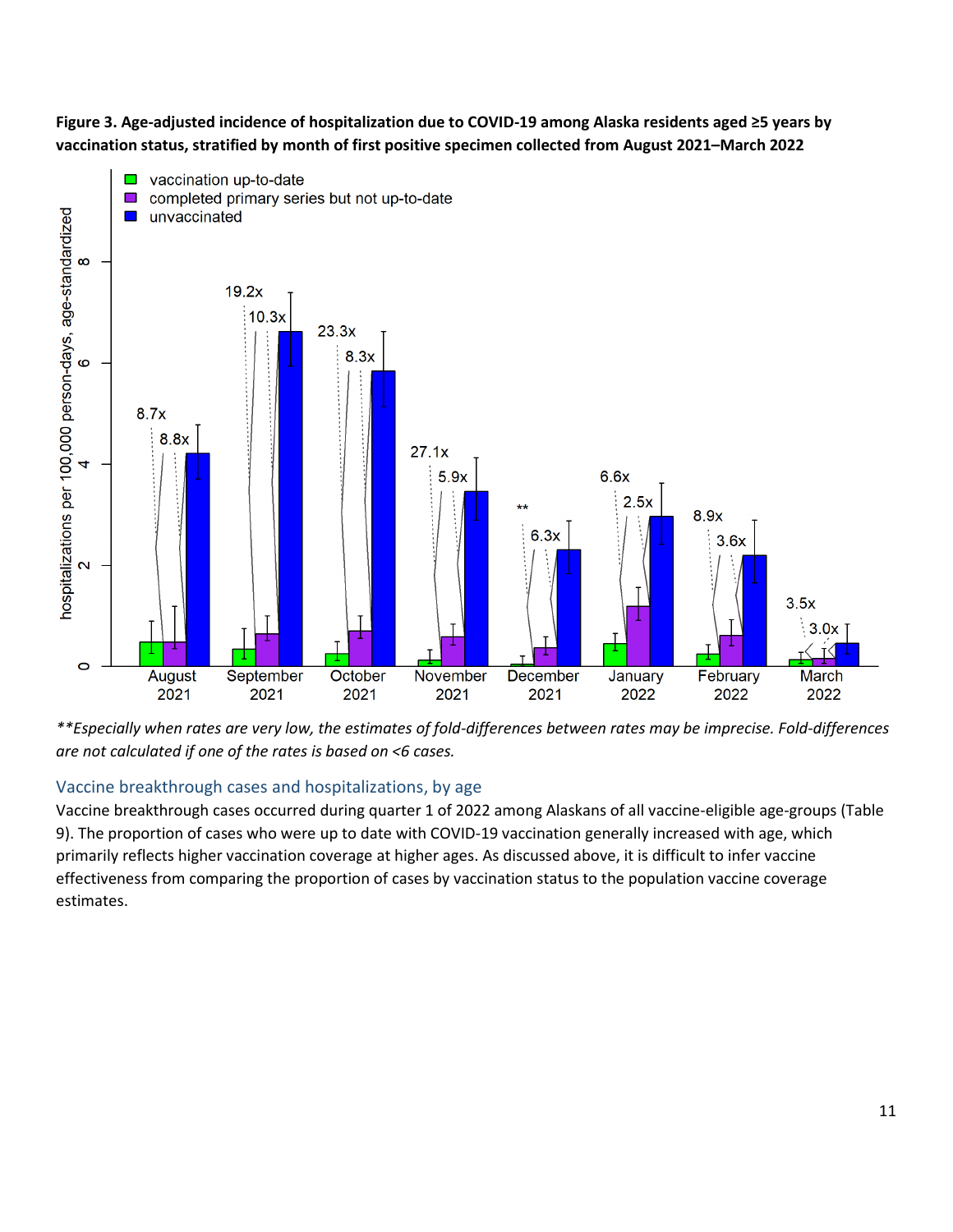**Table 9. Reported COVID-19 cases by COVID-19 vaccination and by age among Alaska residents — January through March 2022**

|           |              |            | Cases by vaccination status (% of<br>total cases per age group) | Percentage of AK residents by<br>vaccination status <sup>*</sup> |                             |  |  |
|-----------|--------------|------------|-----------------------------------------------------------------|------------------------------------------------------------------|-----------------------------|--|--|
| Age       | <b>Total</b> |            | <b>Fully vaccinated but</b>                                     |                                                                  | <b>Fully vaccinated but</b> |  |  |
| group     | cases        | Up to date | not up to date                                                  | Up to date                                                       | not up to date              |  |  |
| $5 - 11$  | 9,763        | 9,764      | 2,103(21.5)                                                     | $0(0.0)^{t}$                                                     | 18.8                        |  |  |
| $12 - 19$ | 10,807       | 10,807     | 1,982 (18.3)                                                    | 3,831 (35.4)                                                     | 19.3                        |  |  |
| $20 - 34$ | 24,305       | 24,302     | 4,892 (20.1)                                                    | 7,548 (31.1)                                                     | 22.3                        |  |  |
| $35 - 49$ | 18,507       | 18,511     | 5,516 (29.8)                                                    | 5,931 (32.0)                                                     | 32.3                        |  |  |
| $50 - 64$ | 11,709       | 11,707     | 4,313 (36.8)                                                    | 3,639 (31.1)                                                     | 40.1                        |  |  |
| $65+$     | 5,566        | 5,563      | 2,675 (48.1)                                                    | 1,337 (24.0)                                                     | 57                          |  |  |

*\*Mean of the daily estimated percentage for each day in quarter 1 of 2022 of Alaska residents by vaccination status and by age group.*

*†Booster doses are not authorized for children ages 5–11, so in this age category there is no distinction between being fully vaccinated and being up to date.* 

Vaccination reduced the incidence of COVID-19 hospitalizations across all age groups in the first quarter of 2022. People who were up to date on COVID-19 vaccination were better protected than those who were fully vaccinated but not up to date (Table 10). Younger age categories were combined to improve statistical precision. While the point estimates vary between age groups, the confidence intervals are wide, precluding detailed comparisons.

## **Table 10. Reported COVID-19 hospitalizations by COVID-19 vaccination and by age among Alaska residents and adjusted incidence rate ratios — January through March 2022**

|        |                           |           | <b>Hospitalizations by</b><br>vaccination status (% of<br>Percentage of AK<br>total hospitalizations<br>residents by<br>vaccination status <sup>*</sup><br>per age group) |       | Incidence rate ratios (95% C.I.) <sup>+</sup> |                    |                                                            |                                                         |
|--------|---------------------------|-----------|---------------------------------------------------------------------------------------------------------------------------------------------------------------------------|-------|-----------------------------------------------|--------------------|------------------------------------------------------------|---------------------------------------------------------|
| Age    | <b>Total</b><br>hospital- | Up to     | <b>Fully</b><br>vaccinated<br>but not up                                                                                                                                  | Up to | <b>Fully</b><br>vaccinated<br>but not up      | Unvaccinated       | Unvaccin-<br>ated vs.<br>fully<br>vaccinated<br>but not up | <b>Fully</b><br>vaccinated<br>but not up<br>to date vs. |
| group  | izations                  | date      | to date                                                                                                                                                                   | date  | to date                                       | vs. up to date     | to date                                                    | up to date                                              |
| $5-49$ | 94                        | 15 (16)   | 16(17)                                                                                                                                                                    | 24.3  | 26.3                                          | $4.2(2.4 - 7.3)$   | $3.5(2.1 - 5.9)$                                           | $1.1(0.5-2.3)$                                          |
| 50-64  | 79                        | 15(19)    | 23(29.1)                                                                                                                                                                  | 40.1  | 27.6                                          | $5(2.6-9.6)$       | $1.9(1.1-3.1)$                                             | $2.4(1.2 - 4.6)$                                        |
| $65+$  | 197                       | 39 (19.8) | 57 (28.9)                                                                                                                                                                 | 57    | 24.3                                          | $12.4(8.4 - 18.4)$ | $3.7(2.7-5.2)$                                             | $3.5(2.3-5.2)$                                          |

*\*Mean of the daily estimated percentage for each day in first quarter of 2022 of Alaska residents by vaccination status and by age group.* 

*+ Incidence rate ratios adjusted for age, region, and calendar day with 95% confidence intervals. An incidence rate ratio >1 means that unvaccinated persons were more likely to be hospitalized due to COVID-19 than those who were vaccinated.*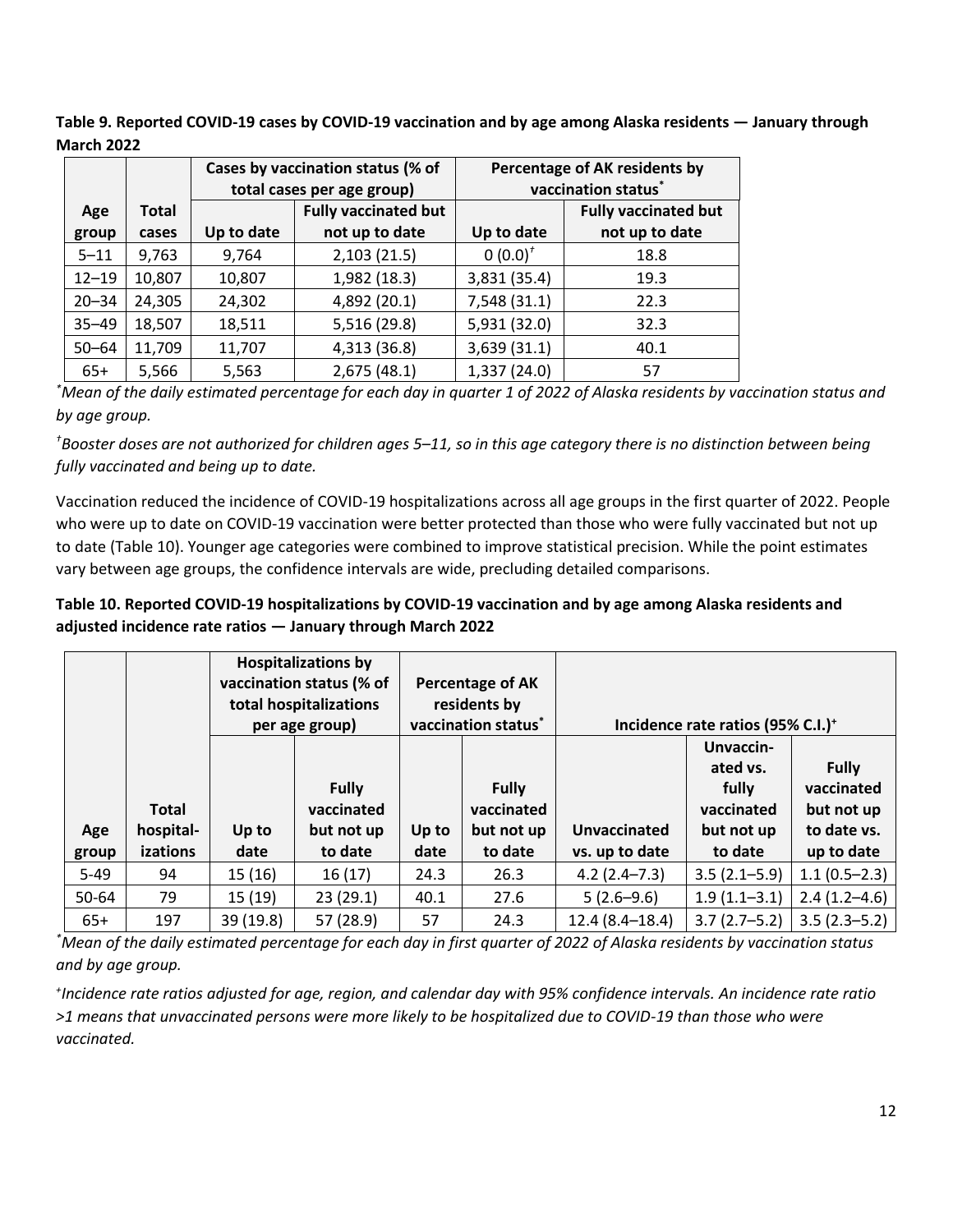### Vaccine breakthrough cases by region

Vaccine breakthrough cases occurred in all regions of Alaska during the first quarter of 2022 (Table 11). A variety of factors may affect the proportion of vaccine breakthrough cases by behavioral health region. In communities with higher vaccination coverage, a larger proportion of cases is expected to occur among fully vaccinated persons. Other potential factors include the extent of prior infection in a region and differences in testing practices between regions.

|                                   |              | Cases by vaccination status (% of<br>total cases per region) |                         |            | Percentage of residents by<br>vaccination status <sup>*</sup> |
|-----------------------------------|--------------|--------------------------------------------------------------|-------------------------|------------|---------------------------------------------------------------|
|                                   |              |                                                              | <b>Fully vaccinated</b> |            | <b>Fully</b>                                                  |
|                                   | <b>Total</b> |                                                              | but not up to           |            | vaccinated but                                                |
| <b>Behavioral Health Region</b>   | cases        | Up to date                                                   | date                    | Up to date | not up to date                                                |
| Anchorage Municipality            | 34,523       | 9,161(26.5)                                                  | 9,537(27.6)             | 35.4       | 27.8                                                          |
| Fairbanks North Star Borough      | 8,777        | 1,660 (18.9)                                                 | 2,346 (26.7)            | 25.8       | 24.7                                                          |
| Juneau City and Borough           | 3,376        | 1,150(34.1)                                                  | 1,122(33.2)             | 47.2       | 29.8                                                          |
| Kenai Peninsula Borough           | 5,143        | 1,066 (20.7)                                                 | 1,191(23.2)             | 27.2       | 21.9                                                          |
| Matanuska-Susitna Borough         | 8,394        | 1,403(16.7)                                                  | 2,042 (24.3)            | 20.8       | 21.3                                                          |
| Northwest Region                  | 6,429        | 2,601(40.5)                                                  | 1,809 (28.1)            | 35.1       | 25.3                                                          |
| Other Interior Region             | 1,957        | 460 (23.5)                                                   | 602 (30.8)              | 31.8       | 26.4                                                          |
| Other Southeast Region - Northern | 1,896        | 640 (33.8)                                                   | 545 (28.7)              | 45.7       | 28.4                                                          |
| Other Southeast Region - Southern | 2,176        | 599 (27.5)                                                   | 680 (31.2)              | 34.6       | 28.9                                                          |
| Southwest Region                  | 3,839        | 1,159 (30.2)                                                 | 1,097 (28.6)            | 33.8       | 33.5                                                          |
| Y-K Delta Region                  | 4,144        | 1,582 (38.2)                                                 | 1,315(31.7)             | 40.7       | 31.4                                                          |

**Table 11. Reported COVID-19 vaccine breakthrough cases by region among Alaska residents aged ≥5 years — January through March 2022**

*\*Mean of the daily estimated percentage for each day in quarter 1 of 2022 of Alaska residents by vaccination status and by region.*

#### Vaccine breakthrough deaths

Among the 131 documented COVID-19 deaths with specimen collection date during the first quarter of 2022, 24 occurred in persons up to date on COVID-19 vaccination, 27 in persons who were fully vaccinated but not up to date, and 78 occurred in unvaccinated persons. (Two occurred in partially vaccinated persons.) Accounting for age, calendar day, and region, unvaccinated persons died from COVID-19 at 11.5 times the rate of up-to-date persons (95% CI: 7.0– 18.9). Compared to fully vaccinated but not up to date persons, unvaccinated persons died from COVID-19 at a 5.0 times higher rate (95% CI: 3.2–7.8). These numbers may change as death certificates are completed and processed and ongoing data quality assurance processes are implemented.

## Reinfection

A total of 14,019 SARS-CoV-2 reinfections were documented among Alaska residents since the beginning of the pandemic; 291 persons were reinfected twice (i.e., counted as a case 3 times) and 4 persons were counted as a case 4 times. During July–November 2021 among unvaccinated persons, the incidence of COVID-19 in persons without a prior documented history of SARS-CoV-2 infection was 5.7 times higher (95% CI: 5.4–6.0) than the incidence in persons with a history of infection. But in the first quarter of 2022, the incidence of COVID-19 in persons without a prior documented history of SARS-CoV-2 infection was 2.4 times higher (95% CI: 2.3–2.5), suggesting that prior infection was less protective after Omicron became dominant. Likewise, evidence suggests that during the first quarter of 2022 among unvaccinated people, prior infection may have been less protective against hospitalization than it had been during July through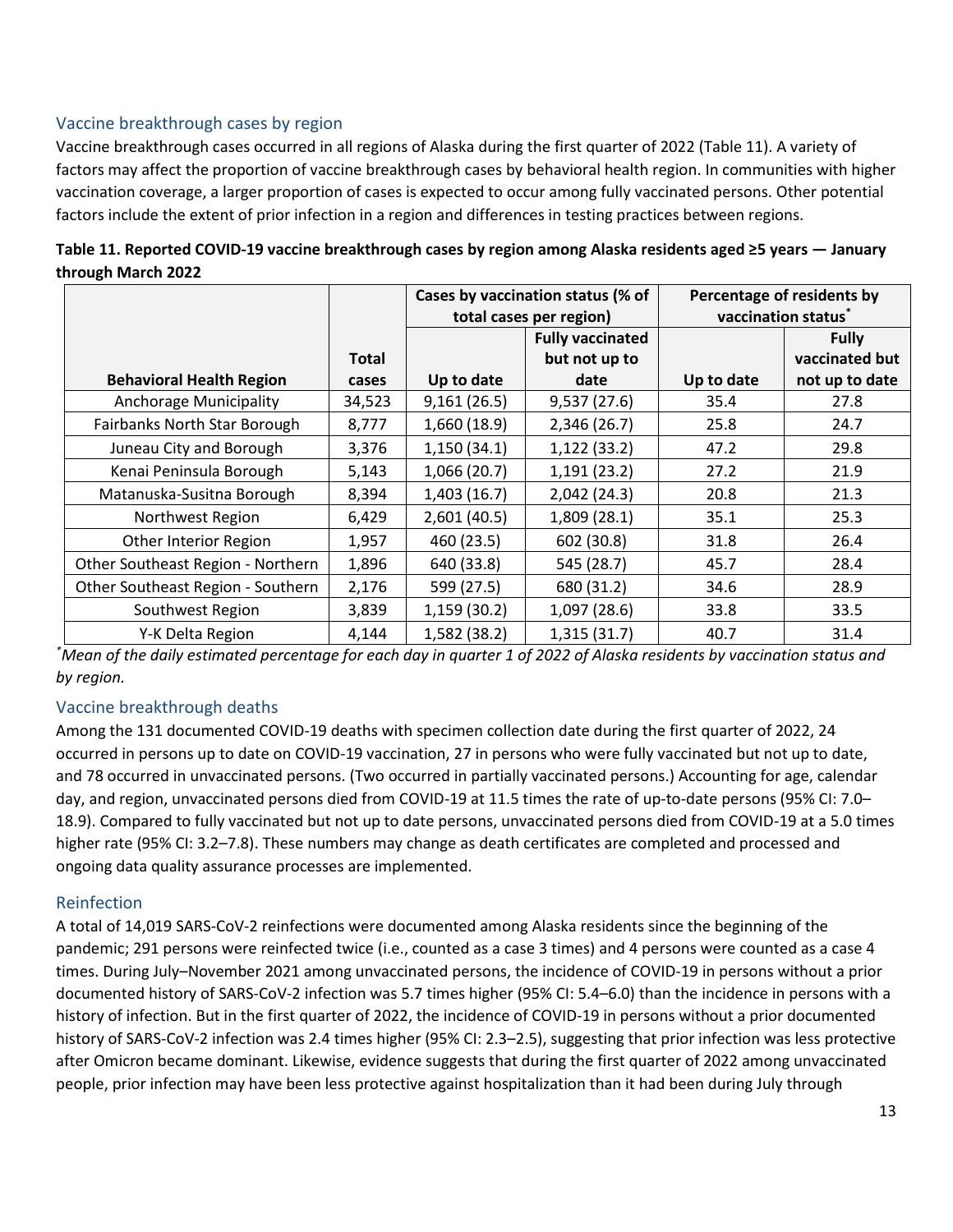November 2021 (IRR in quarter 1 of 2022: 0.10, 95% CI: 0.06, 0.19; IRR in July through November: 0.07; 95% CI: 0.04– 0.12). However, the estimates are imprecise, and the confidence intervals overlap.

#### Reinfection and Vaccination

Of the 226,224 Alaska residents with at least one documented case of COVID-19, 43,229 (19.1%) became fully vaccinated after their first infection. Complex patterns of primary series vaccination, booster vaccination, and reinfection make it difficult to use routine surveillance data to assess the combined protective effects of vaccination and prior infection.

#### **Discussion**

Even during the Omicron wave, COVID-19 vaccines continue to be our single most important tool to prevent COVID-19 cases, hospitalizations, and deaths.

The proportion of vaccine breakthrough cases during the first quarter of 2022 was higher than the proportion in previous months. Multiple factors determine the proportion of documented COVID-19 cases among fully vaccinated persons, but the most likely contributors to the increased proportion of vaccine breakthrough cases include waning immunity and the fact that the Omicron variant, which was the dominant variant in Alaska during the first quarter of 2022, has an increased ability to evade prior immunity compared to prior SARS-CoV-2 variants.

COVID-19 vaccines in Alaska continue to provide effective protection against hospitalization and death. Compared to vaccine effectiveness against infection or mild/moderate illness, vaccine effectiveness against hospitalization remains comparatively robust, though it has declined somewhat as well.

Importantly, persons who are up to date on COVID-19 vaccination are better protected during the Omicron wave against hospitalization and death than those who are fully vaccinated but not up to date (i.e., overdue to receive a booster dose). This finding is in line with evidence from elsewhere in the United States.<sup>9</sup>

In addition to protection against severe disease, a test-negative case-control analysis based on SARS-CoV-2 testing in schools showed that persons who were unvaccinated were more than twice as likely to have symptomatic COVID-19 than persons who were up to date on COVID-19 vaccination. Waning immunity over time and increased immune evasion by the omicron variant are likely the predominant reasons why fully vaccinated but not up-to-date persons were found to be less protected against becoming a COVID-19 case in this sub-analysis.

The data presented here were collected for public health surveillance purposes and may be subject to unmeasured confounding and bias. For example, adherence to COVID-19 mitigation measures (e.g., mask wearing and avoiding indoor crowded spaces) may vary by vaccination status. Moreover, the magnitude of these differences may vary over time and by age group. Additionally, COVID-19 cases among vaccinated persons may be more likely to be detected than COVID-19 cases among persons who are not vaccinated (e.g., health care workers are more likely to be vaccinated than the general population and may be more likely to get tested), which would artificially increase the proportion of detected cases among vaccinated persons. Furthermore, infection-induced immunity may build up in the unvaccinated population faster than in the vaccinated population, thereby making vaccination appear less effective over time.<sup>10</sup> Finally, receipt of outpatient COVID-19 treatments such as oral antivirals and monoclonal antibodies may vary by vaccination status and are not accounted for in this analysis.

The magnitude of bias and confounding may differ across settings; consequently, direct comparisons to data from other jurisdictions or to prospective evaluations of vaccine effectiveness are difficult. Additionally, this analysis is not a formal evaluation of vaccine effectiveness. It is biologically implausible that COVID-19 vaccines would perform differently in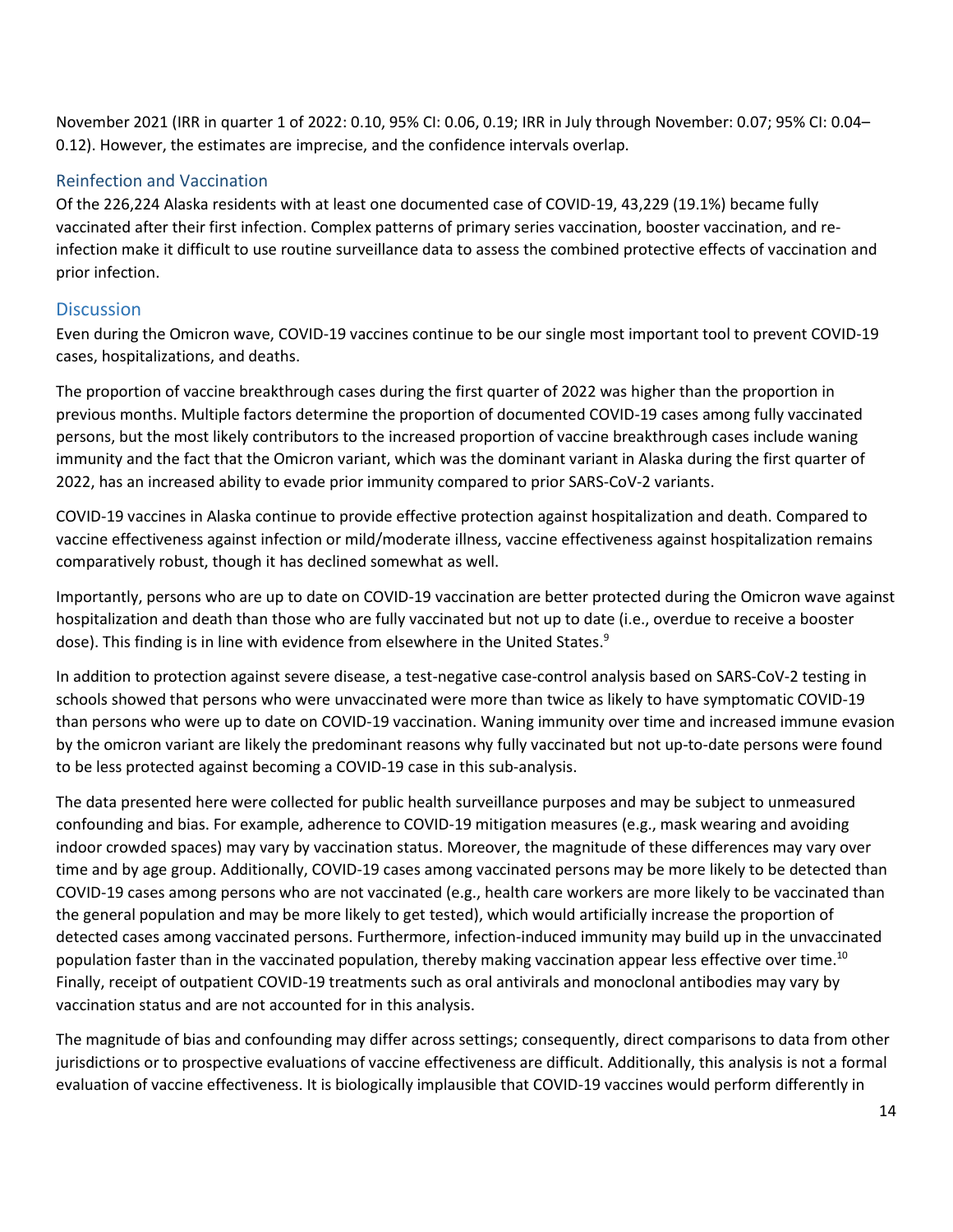Alaska compared to other parts of the United States. In fact, a test-negative case-control analysis using Alaska data yielded similar results to a methodologically similar national analysis.<sup>11</sup>

Prior infection with SARS-CoV-2 confers partial protection against subsequent reinfection. COVID-19 hospitalizations and deaths have been documented among Alaska residents who previously had COVID-19. Vaccination is safe in persons who have previously been infected and evidence from Alaska and published analyses indicate that vaccination confers additional protection among persons with a prior history of SARS-CoV-2 infection.<sup>4,11</sup> Reinfections became more frequent during the first quarter of 2022 compared to previous months. This is not surprising, given that the Omicron variant is antigenically distinct from prior circulating variants and is better at evading prior infection-induced immunity.

As of May 17, 2022, COVID-19 vaccination is recommended for persons aged 5 years and older in the United States for the prevention of COVID-19. The age groups approved/authorized to receive vaccination vary by vaccine product. CDC recommends that people get [up to date](https://www.cdc.gov/coronavirus/2019-ncov/vaccines/stay-up-to-date.html#recommendations) with COVID-19 vaccination as soon as feasible, which includes the completed primary series and any recommended booster doses for which they are eligible.<sup>12,13</sup>

## References

- 1. CDC. Science Brief: COVID-19 Vaccines and Vaccination. Available at: [https://www.cdc.gov/coronavirus/2019](https://www.cdc.gov/coronavirus/2019-ncov/science/science-briefs/fully-vaccinated-people.html) [ncov/science/science-briefs/fully-vaccinated-people.html](https://www.cdc.gov/coronavirus/2019-ncov/science/science-briefs/fully-vaccinated-people.html)
- 2. Accorsi EK, et al. Association between 3 doses of mRNA COVID-19 vaccine and symptomatic infection caused by the SARS-CoV-2 Omicron and Delta variants. *JAMA*. 2022. doi:10.1001/jama.2022.0470
- 3. CDC. Science Brief: SARS-CoV-2 Infection-induced and Vaccine-induced Immunity. Available at: <https://www.cdc.gov/coronavirus/2019-ncov/science/science-briefs/vaccine-induced-immunity.html>
- 4. Cavanaugh AM, Spicer KB, Thoroughman D, Glick C, Winter K. Reduced Risk of Reinfection with SARS-CoV-2 After COVID-19 Vaccination — Kentucky, May–June 2021. *MMWR Morb Mortal Wkly Rep.* 2021;70:1081-3. Available at:<https://www.cdc.gov/mmwr/volumes/70/wr/mm7032e1.htm>
- 5. Aragon TJ (2020). epitools: Epidemiology Tools. R package version 0.5-10.1. Available at: [https://CRAN.R](https://cran.r-project.org/package=epitools)[project.org/package=epitools](https://cran.r-project.org/package=epitools)
- 6. Fay MP, Feuer EJ. Confidence intervals for directly standardized rates: a method based on the gamma distribution. *Stat Med*. 1997 Apr 15;16(7):791-801.
- 7. Greenland S, Rothman KJ. "Introduction to Stratified Analysis" in Rothman KJ, Greenland S, Lash TL, eds. *Modern Epidemiology*. 3rd ed. Philadelphia: Wolters Kluwer; 2008: 258-82.
- 8. Lewnard JA, et al. Theoretical framework for retrospective studies of the effectiveness of SARS-CoV-2 vaccines. *Epidemiology* 2021;32(4):508–17.
- 9. Thompson MG, et al. Effectiveness of a third dose of mRNA vaccines against COVID-19–associated emergency department and urgent care encounters and hospitalizations among adults during periods of Delta and Omicron variant predominance — VISION Network, 10 States, August 2021–January 2022. *MMWR* 2022;71(4):139–45.
- 10. Goldstein E, Pitzer VE, O'Hagan JJ, Lipsitch M. Temporally Varying Relative Risks for Infectious Diseases: Implications for Infectious Disease Control. *Epidemiology*. 2017 Jan;28(1):136-44.
- 11. Mooring EQ, Tompkins M, Newell K, Frank M. Effectiveness of COVID-19 Vaccine Booster Dose Against COVID-19 During the SARS-CoV-2 B.1.1.529 (Omicron) Wave — Alaska, December 2021–January 2022. *State of Alaska Epidemiology Bulletin*. Feb 2, 2022. Available at: [http://www.epi.alaska.gov/bulletins/docs/b2022\\_02.pdf](http://www.epi.alaska.gov/bulletins/docs/b2022_02.pdf)
- 12. CDC. Interim Clinical Considerations for Use of COVID-19 Vaccines Currently Authorized in the United States. Available at[: https://www.cdc.gov/vaccines/covid-19/clinical-considerations/covid-19-vaccines-us.html](https://www.cdc.gov/vaccines/covid-19/clinical-considerations/covid-19-vaccines-us.html)
- 13. CDC. Who Is Eligible for a COVID-19 Vaccine Booster Shot? Available at: [https://www.cdc.gov/coronavirus/2019](https://www.cdc.gov/coronavirus/2019-ncov/vaccines/booster-shot.html) [ncov/vaccines/booster-shot.html](https://www.cdc.gov/coronavirus/2019-ncov/vaccines/booster-shot.html)